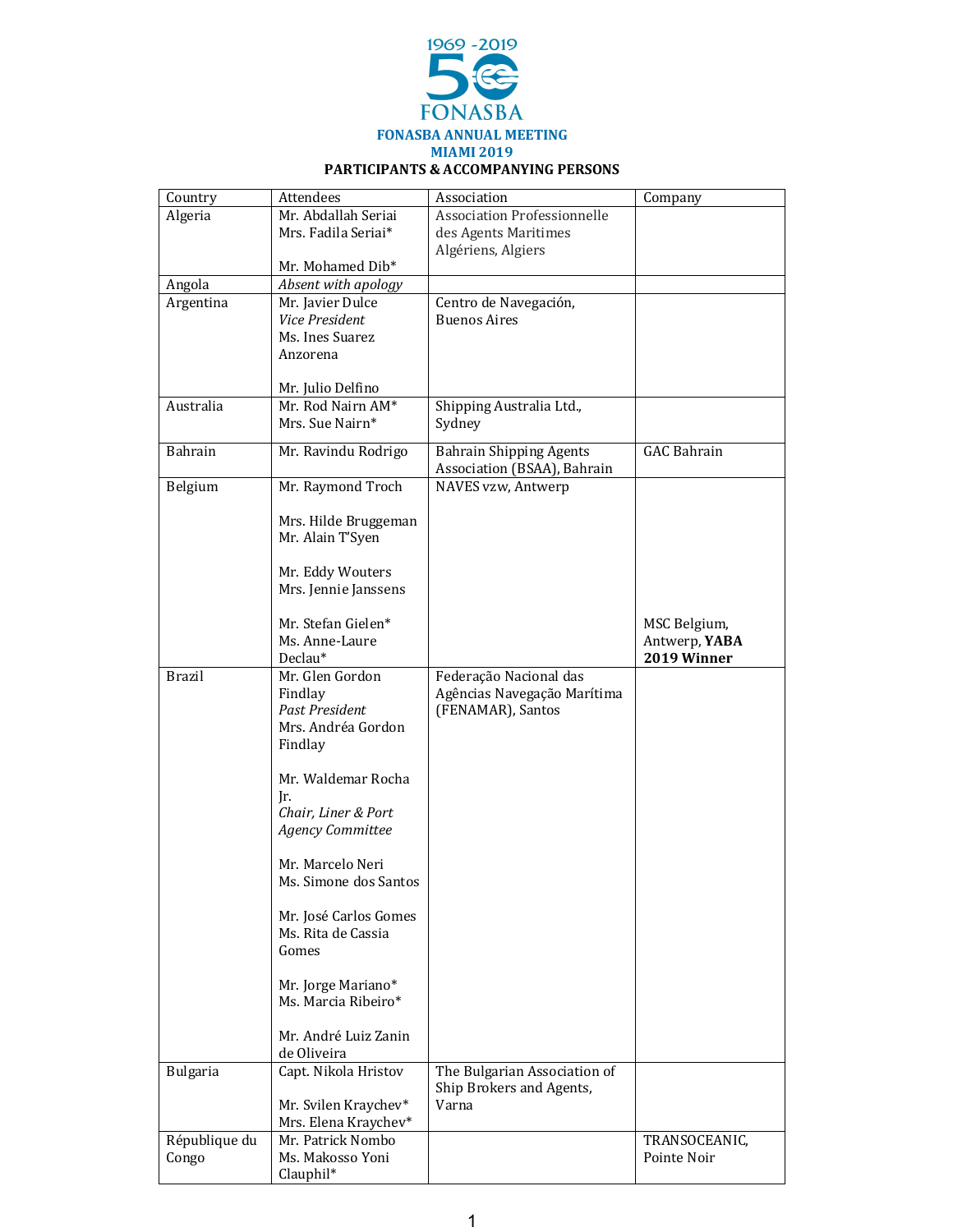| Costa Rica    | Mr. Alfredo Salas*                           | Cámara Costaricense de                                  |                                   |
|---------------|----------------------------------------------|---------------------------------------------------------|-----------------------------------|
|               | José Edgardo Gonzalez                        | Navieros, Costa Rica                                    |                                   |
|               | Rivera*                                      |                                                         |                                   |
| Côte D'Ivoire | Mr. Mamadou Dosso                            | UCACI, Abidjan                                          |                                   |
| Croatia       | Capt. Jakov Karmelić                         | <b>Association of Maritime</b>                          |                                   |
|               | Vice President                               | Agents of Croatia, Rijeka                               |                                   |
|               | Mrs. Silva Karmelić                          |                                                         |                                   |
| Curaçao       | Absent with apology                          |                                                         |                                   |
| Cyprus        | Mr. Christakis<br>Papavassiliou              | Cyprus Shipping Association,<br>Limassol                | Shoham (Cyprus)<br>Ltd., Limassol |
|               | <b>Past President</b>                        |                                                         |                                   |
|               | Mrs. Frédérique                              |                                                         |                                   |
|               | Papavassiliou                                |                                                         |                                   |
|               |                                              |                                                         |                                   |
|               | Mr. Panayiotis                               |                                                         |                                   |
|               | Christodoulou                                |                                                         |                                   |
| Denmark       | Mr. Tonny Dalhoej                            | The Danish Shipbrokers'                                 |                                   |
|               | Paulsen<br><b>Past President</b>             | Association, Copenhagen                                 |                                   |
|               | Mrs. Birgitte Paulsen                        |                                                         |                                   |
| Dubai         | Absent with apology                          |                                                         |                                   |
| Egypt         | Absent with apology                          |                                                         |                                   |
| Estonia       | Mr. Tiit Arus*                               |                                                         | CF&S Estonia AS,                  |
|               |                                              |                                                         | Tallin                            |
| Finland       | Absent with apology                          |                                                         |                                   |
| France        | Absent with apology                          |                                                         |                                   |
| Germany       | Dr. Alexander Geisler                        | Zentralverband Deutscher<br>Schiffsmakler e.V., Hamburg |                                   |
|               | Mr. Niklas Soltow                            |                                                         |                                   |
| Great Britain | Mr. John A. Foord FICS                       | <b>Institute of Chartered</b>                           |                                   |
|               | <b>Past President</b>                        | Shipbrokers, London                                     |                                   |
|               |                                              |                                                         |                                   |
|               | Mr. Steven Gillie FICS                       |                                                         | Gillie & Blair,                   |
|               |                                              |                                                         | Newcastle Upon<br>Tyne            |
|               | Mr. Robert Hill FICS                         |                                                         |                                   |
| Greece        | Mr. Philip                                   | International Maritime Union,                           |                                   |
|               | Costopoulos*                                 | Piraeus                                                 |                                   |
| Hungary       | Mr. Botond Szalma                            | Hungarian Shipbrokers &                                 | Plimsoll Co. Ltd.,                |
|               | <b>Executive Vice</b>                        | Shipping Agents Assn.,                                  | <b>Budapest</b>                   |
|               | President                                    | <b>Budapest</b>                                         |                                   |
|               | Mrs. Dori Szalma                             |                                                         |                                   |
| Italy         | Mr. Umberto Masucci<br><b>Past President</b> | Federagenti, Rome                                       |                                   |
|               | Mrs. Maria Rosa                              |                                                         |                                   |
|               | Masucci                                      |                                                         |                                   |
|               |                                              |                                                         |                                   |
|               | Mr. Fulvio Carlini FICS                      |                                                         | <b>Multimarine Services</b>       |
|               | Chair, Chartering &                          |                                                         | Srl. Genoa                        |
|               | Documentary                                  |                                                         |                                   |
|               | Committee                                    |                                                         |                                   |
|               | Mrs. Gabriella<br>Reghellin Carlini FICS     |                                                         |                                   |
|               |                                              |                                                         |                                   |
|               | Mr. Gian Enzo Duci                           |                                                         |                                   |
|               | Mr. Simone Carlini                           |                                                         | <b>Multimarine Services</b>       |
|               | <b>MICS</b>                                  |                                                         | Srl, Genoa                        |
|               |                                              |                                                         |                                   |
|               | Mr. Vito Totorizzo                           |                                                         |                                   |
|               | Ms. Vincenza Cosmai                          |                                                         |                                   |
| Japan         | Absent with apology                          |                                                         |                                   |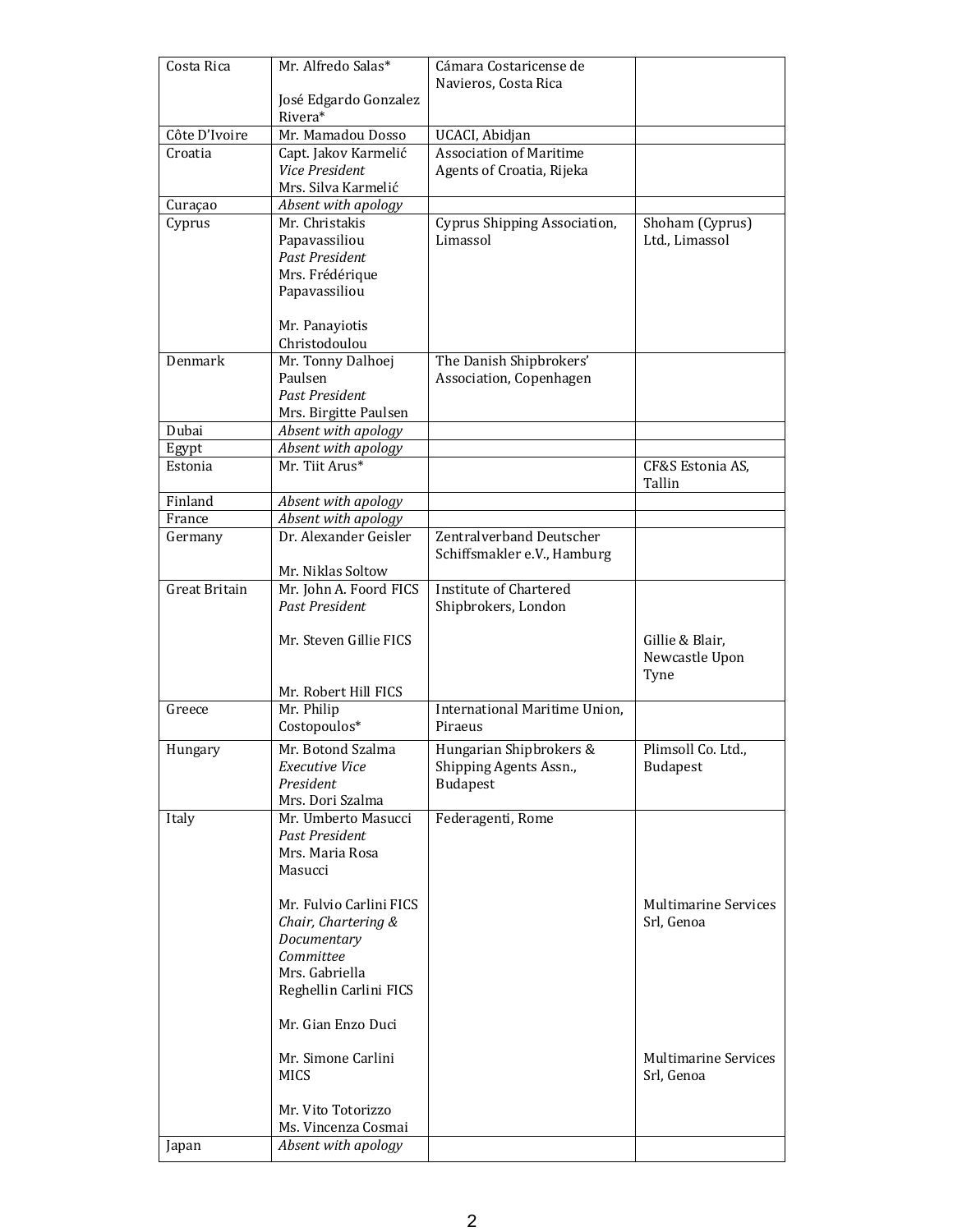| Lebanon            | Mr. Marwan El Yaman                                                                                   | The Lebanese Shipping Agents<br>Syndicate, Beirut                          |                                                  |
|--------------------|-------------------------------------------------------------------------------------------------------|----------------------------------------------------------------------------|--------------------------------------------------|
| Lithuania          | Mr. Igoris Uba*<br>Ms. Laimute Ubiene*                                                                |                                                                            | Limarko Maritime<br>Agency, Klaipeda             |
| Mauritania         | Mr. El Khalil Diddy*                                                                                  |                                                                            | Teissir Shipping S.A.                            |
| México             | Mr. Adrian Aguayo<br>Teran*<br>Mr. Miguel Ángel<br>Andrade Gomez                                      | AMANAC, México City                                                        |                                                  |
|                    | Mr. Cristian Bennett<br>Lira                                                                          |                                                                            |                                                  |
| Montenegro         | Absent with apology                                                                                   |                                                                            |                                                  |
| Morocco            | Mr. Abdelaziz<br>Mantrach<br>President<br>Mrs. Khadija Zizi<br>Nacer                                  | APRAM, Casablanca                                                          |                                                  |
|                    | Mr. Mohamed El<br>Mezouar<br>Mrs. Meriem Filali<br>Mr. Bennet Kjeldsen                                |                                                                            | HAMAG, Casablanca<br>BABMARSA,                   |
|                    | Mrs. Anne Kjeldsen                                                                                    |                                                                            | Casablanca                                       |
| The<br>Netherlands | Mr. Marco Tak<br>Chair, ECASBA                                                                        | VNC, Rotterdam                                                             |                                                  |
| Panama             | Mr. Andres Mata*                                                                                      | The Panama Maritime<br>Chamber, Panama City                                | The Meyers Group,<br>Panama                      |
| Peru               | Mr. Estenio Pinzas<br>Vidmar*<br>Ms. Zdzislawa<br>Korytkowski<br>Barandiaran*                         | APAM, Lima                                                                 | Inversiones<br>Maritimas CPT. Peru<br><b>SAC</b> |
| Poland             | Mr. Jacek Tyminski*                                                                                   | The Polish Shipbrokers'<br>Association, Gdynia                             |                                                  |
| Portugal           | Mr. António Belmar da<br>Costa<br>Vice President<br>Mrs. Rosario Belmar<br>da Costa<br>Mr. Rui d'Orey | Associação dos Agentes de<br>Navegaçao de Portugal, Lisbon                 | Orey Comércio E<br>Navegaçao SA,                 |
|                    |                                                                                                       |                                                                            | Lisbon                                           |
| Russia             | Absent with apology                                                                                   |                                                                            |                                                  |
| Slovenia           | Mr. Gracijan<br>Necmeskal*<br>Mrs. Tea Necmeskal*                                                     | The Slovenian Ship and<br>Freight Agents Assn., Koper                      |                                                  |
| South Africa       | Absent with apology                                                                                   |                                                                            |                                                  |
| Spain              | Mr. Julio Fernández<br>Guillén                                                                        | Asociación Española de<br>Consignatarios de Buques<br>Madrid               |                                                  |
| Sweden             | Mrs. Berit Blomqvist                                                                                  | The Swedish Shipbrokers'<br>Assn., Gothenburg                              |                                                  |
| Turkey             | Mr. Kemal Akbaşoğlu*                                                                                  | The Turkish Chamber of<br>Shipping, Istanbul                               |                                                  |
| <b>USA</b>         | Mrs. Marygrace<br>Collins<br><b>Past President</b><br>Mr. Kevin Collins<br>Mr. Paul Hirtle            | <b>Association of Ship Brokers</b><br>and Agents (USA) Inc., New<br>Jersey | N.W. Johnsen & Co.                               |
|                    | President, ASBA                                                                                       |                                                                            |                                                  |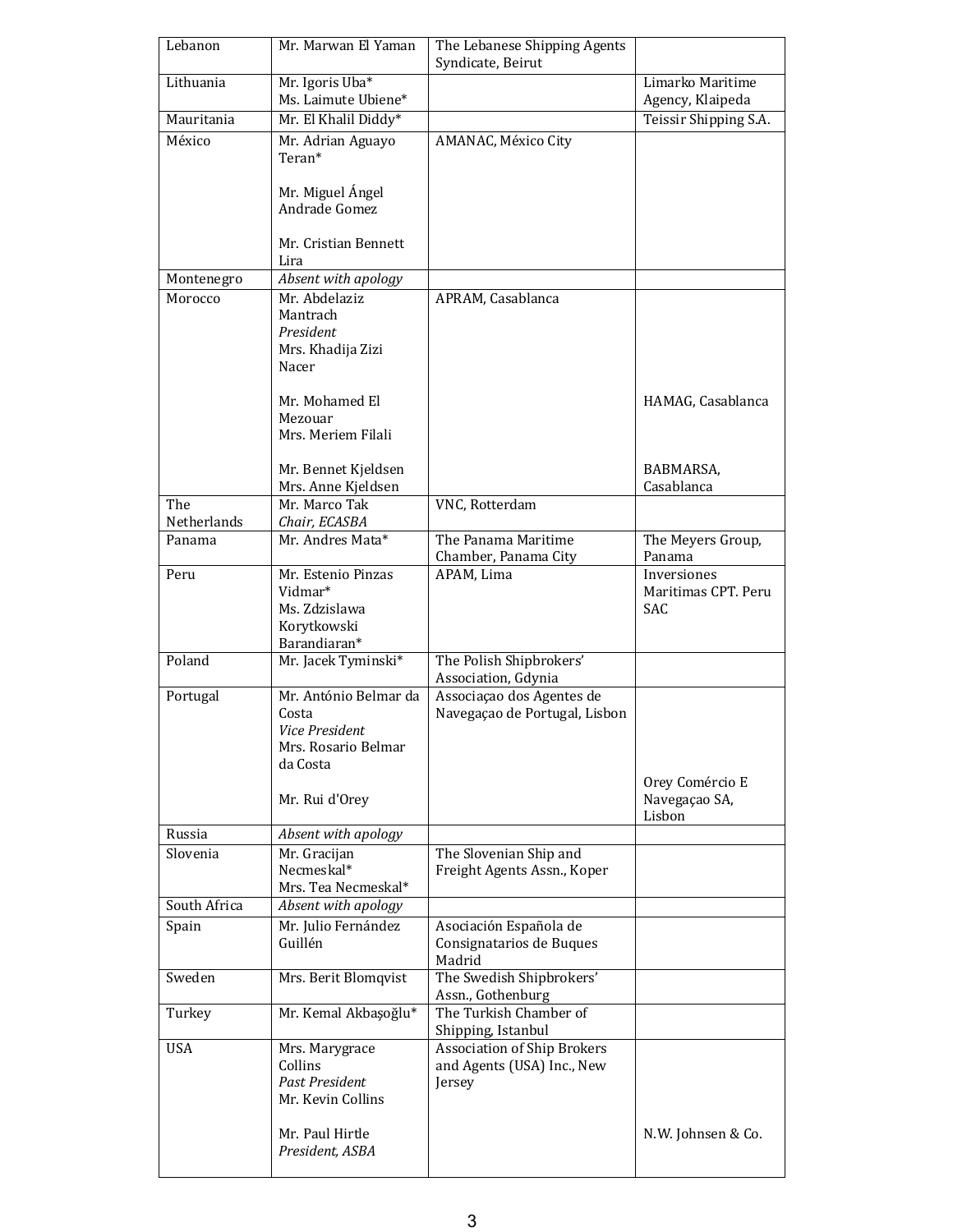| USA contd/                      | Mrs. Jeanne Cardona<br>Mr. Ignacio Cardona |                            |                                   |
|---------------------------------|--------------------------------------------|----------------------------|-----------------------------------|
|                                 | Mr. Soren Wolmar*                          |                            | Quincannon<br>Associates Inc.     |
|                                 | Mr. Michael Ogle                           |                            | Norton Lilly<br>International     |
|                                 | Mr. Hans Laue*                             |                            | Gisholt Shipping Inc.             |
|                                 | Mr. Evangelos<br>Efstathiou*               |                            | Skysail Advisors Ltd.             |
|                                 | Mr. Jason Kelly                            |                            | Moran Shipping<br>Agencies Inc.   |
|                                 | Mr. Jeffrey Milstein*                      |                            | Vitol Trading Inc.                |
|                                 | Mr. Sam Eckett*                            |                            | <b>S&amp;P Platts Global</b>      |
|                                 | Mr. Tommy Bradley*                         |                            | Biehl & Co.                       |
|                                 | Mr. Arthur Savage*                         |                            | A.R. Savage & Son,<br><b>LLC</b>  |
|                                 | Mr. Christopher<br>Young                   |                            | Dietze & Associates<br><b>LLC</b> |
|                                 | Mr. Matty Appice*                          |                            | Port Manatee                      |
|                                 | Mr. Wade Elliott*                          |                            | Port Tampa Bay                    |
|                                 | Mr. Clark Merritt*                         |                            | Port of Pensacola                 |
|                                 | Mr. Adrian Challinor*                      |                            | Osiris Consulting                 |
|                                 | Mrs. Cris Hall*                            |                            |                                   |
|                                 | Mrs. Tish Oates*                           |                            |                                   |
|                                 | Mrs. Rita Razzano*<br>Mr. Tom Razzano*     |                            |                                   |
|                                 | Capt. Bryan Bender*                        |                            | PORTCALL.com                      |
|                                 | Mr. Felipe Carvalho*                       |                            | NovaAlgoma<br>Shortsea Carriers   |
|                                 | Capt. John Konrad*                         |                            | Gcaptain                          |
| Club<br><b>Members</b>          |                                            |                            |                                   |
| <b>BIMCO</b>                    | Mr. Francis Sarre                          | Chair, BIMCO C&D Committee |                                   |
|                                 | Mr. Søren Larsen                           | Deputy Secretary General   |                                   |
| <b>INTERTANKO</b>               | Ms. Michele White<br>Mr. James Harris      | <b>General Counsel</b>     |                                   |
| <b>ITIC</b>                     | Mr. Andrew Jamieson<br>MICS                | Claims Director            |                                   |
| The<br>Shipbrokers'<br>Register | Mr. Göran Wramfelt<br><b>MICS</b>          | <b>Managing Director</b>   |                                   |